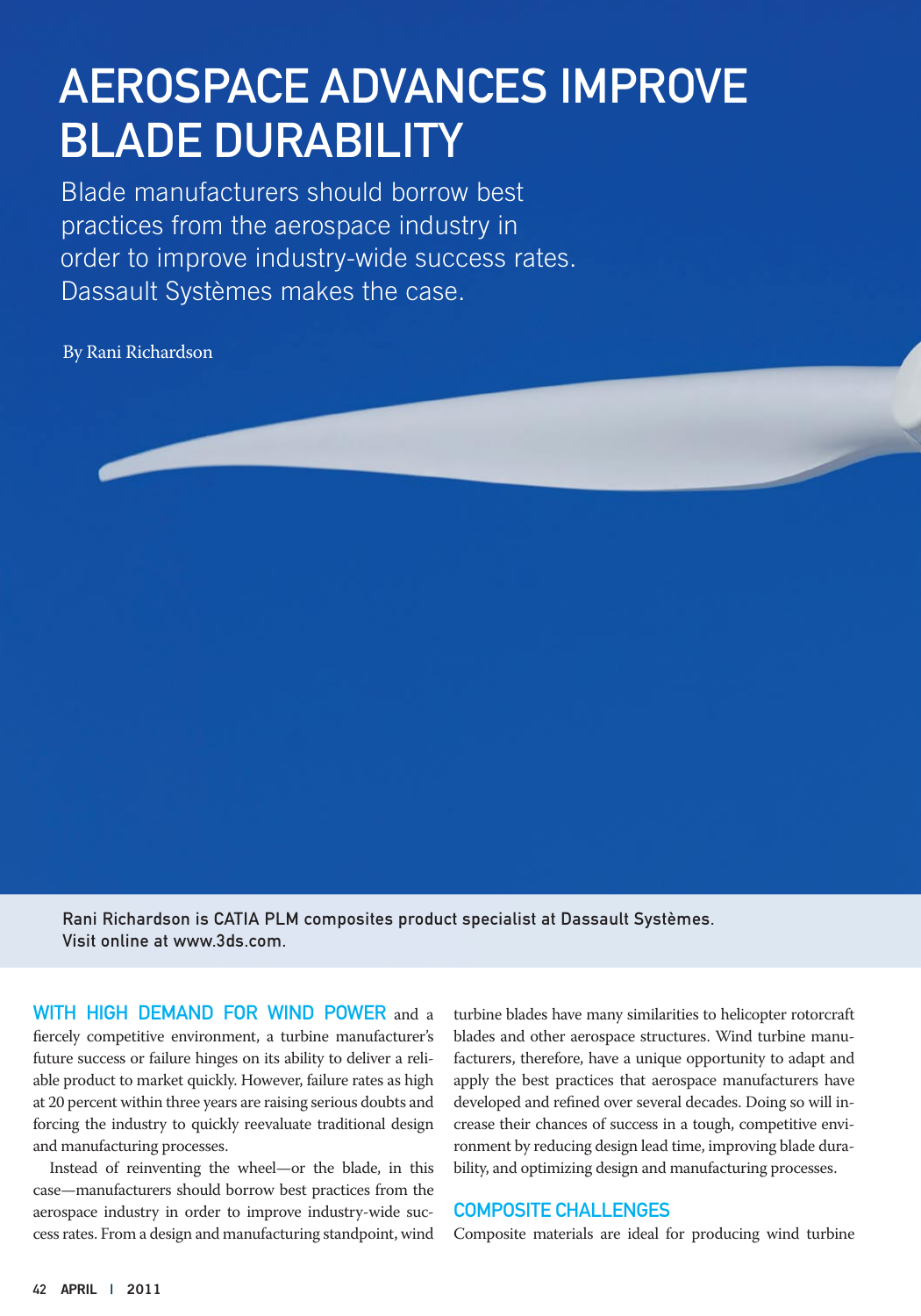

blades. They dominate the wind turbine blade market with their superior fatigue characteristics, stiffness-to-weight ratio, unique ability to fabricate complex geometries, and potential for aero elastic tailoring. The ability to tailor composite materials to specific loads and other requirements is one of their greatest strengths, but it also increases the complexity of the design process. In addition, their structural complexity presents difficult challenges in optimizing design and manufacturing methods.

Most causes of turbine or blade failure can be attributed to sub-standard design and manufacturing practices that could be



Fig. 1: Bird strike simulation with SIMULIA Abaqus.

eliminated by adopting many of the best practices for composites design and manufacturing in the aerospace industry. A significant part of the challenge may be that nearly all composite blades today are designed on basic CAD systems intended for making solid metal and plastic parts of far less complexity than today's sophisticated, multi-layered composites. The limited capabilities of the traditional CAD systems means that analysis and manufacturing engineering are carried out in separate and disconnected environments, creating inefficiencies and introducing the potential for error.

In the typical process, the aerodynamicist first defines the outer shape of the blade using specialized fluid flow software packages and wind tunnel testing. This design is then provided to mechanical engineers, who define the detailed design and basic ply guidelines for the blade. The CAD software has no facility for keeping track of the laminate information involved in composites design, so the engineer typically tracks this information in a spreadsheet.

The engineer might start by defining areas of the part with similar thicknesses as zones. The zone information is usually maintained manually in a spreadsheet. Then the engineer will define a ply stack that delivers the mechanical properties required in each zone, as indicated by previous experience. Most companies involved in composite design have design rules that are used to guide this process. For example, the smaller plies may be located on the inside of the stack and the larger plies on the outside.

An analyst typically creates a finite element model from scratch to evaluate the bending strength and other characteristics of the blade. Various loading conditions are used to simulate different wind conditions, and the proposed blade design may be challenged by load-time histories to predict its fatigue strength. Next, the analyst recommends changes to the plies based on the analysis results, and the design typically goes back and forth between the engineer and analyst multiple times. With everything being manually tracked via spreadsheet, it's a time-consuming process with a lot of room for error.

## Blade Manufacturing

In the traditional blade development approach, which is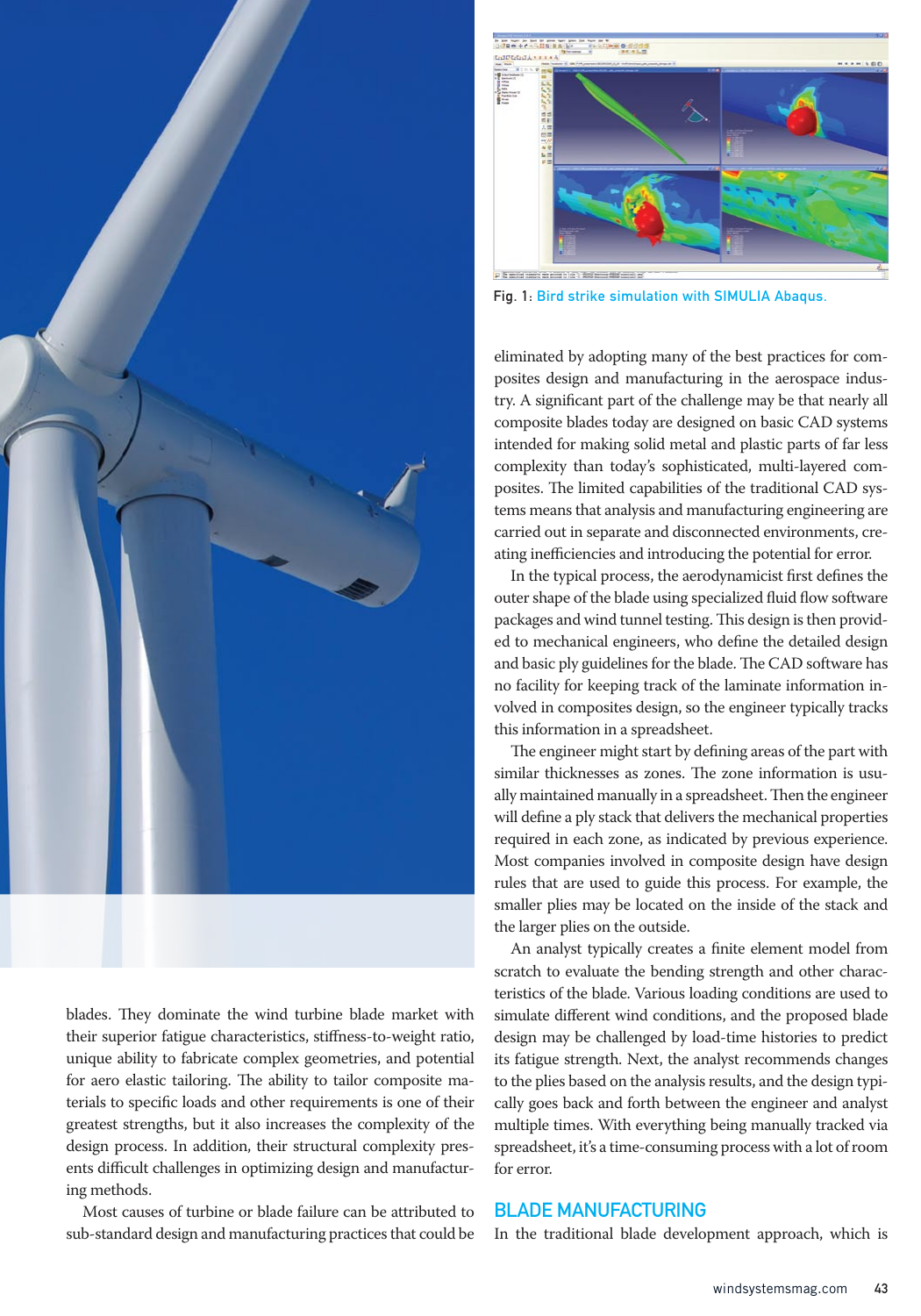very orderly and sequential, defining the manufacturing process comes next. The final shapes of the flat patterns are determined on the shop floor by expensive and time-consuming trial and error: cutting plies, laying them onto the molding tool using manual measurement, checking for distortion, re-cutting, and trying again. The complex aerodynamic shape of wind turbine blades makes it hard to predict how composite materials will conform to the mold's complex surface. Sometimes distortion causes the material to draw away from the mold. In other cases, a ply sequence imbalance across a 3D shape generates stresses that cause wrinkling or warping. A major difficulty is developing flat patterns that will meet the ply guidelines without fabric distortion, such as bunching up on the mold. Using conventional methods,



this process cannot even begin until the molding tool is built.

At this point, the normal procedure is to cut fabric plies by hand and try to fit them on the mold tool. Inevitably, a considerable amount of distortion is seen. Assemblers use darts and splices in an effort to solve the problem. The trial-and-error nature of this process means that the material is finally fit to the mold using far more darts and cuts than would be necessary if the flat pattern shapes were optimized, resulting in a weakened final product. It is also not a repeatable process. The flat patterns that result from this process are measured and used for volume production, which means that the waste is repeated on every blade built. The entire first-part process typically takes large amounts of time and consumes substantial amounts of expensive composite materials.

## Applying Lessons

From a design and manufacturing standpoint, wind turbine blades have many similarities to helicopter rotorcraft blades. The loading on a wind turbine blade and a rotorcraft blade consist primarily of aerodynamic pressure loads. The speed of a wind turbine blade is much slower, so it experiences much lower aerodynamic pressures.

Taking into account best practices learned from the rotorcraft blade industry, Dassault Systèmes developed CATIA Composites Design, a Product Lifecycle Management (PLM) solution that provides a dramatic improvement over conventional CAD systems by providing a complete end-to-end solution for preliminary design, engineering detailed design, manufacturing detailed design, simulation, and manufacturing export. The similarities between wind turbine and rotorcraft blades mean that the rotorcraft blade industry best practices can be used to integrate structural zone-based modeling into the design environment or grid-based approach using analysis thickness laws or stacking sequences at the beginning of the lifecycle of the part. Either design approach saves large amounts of data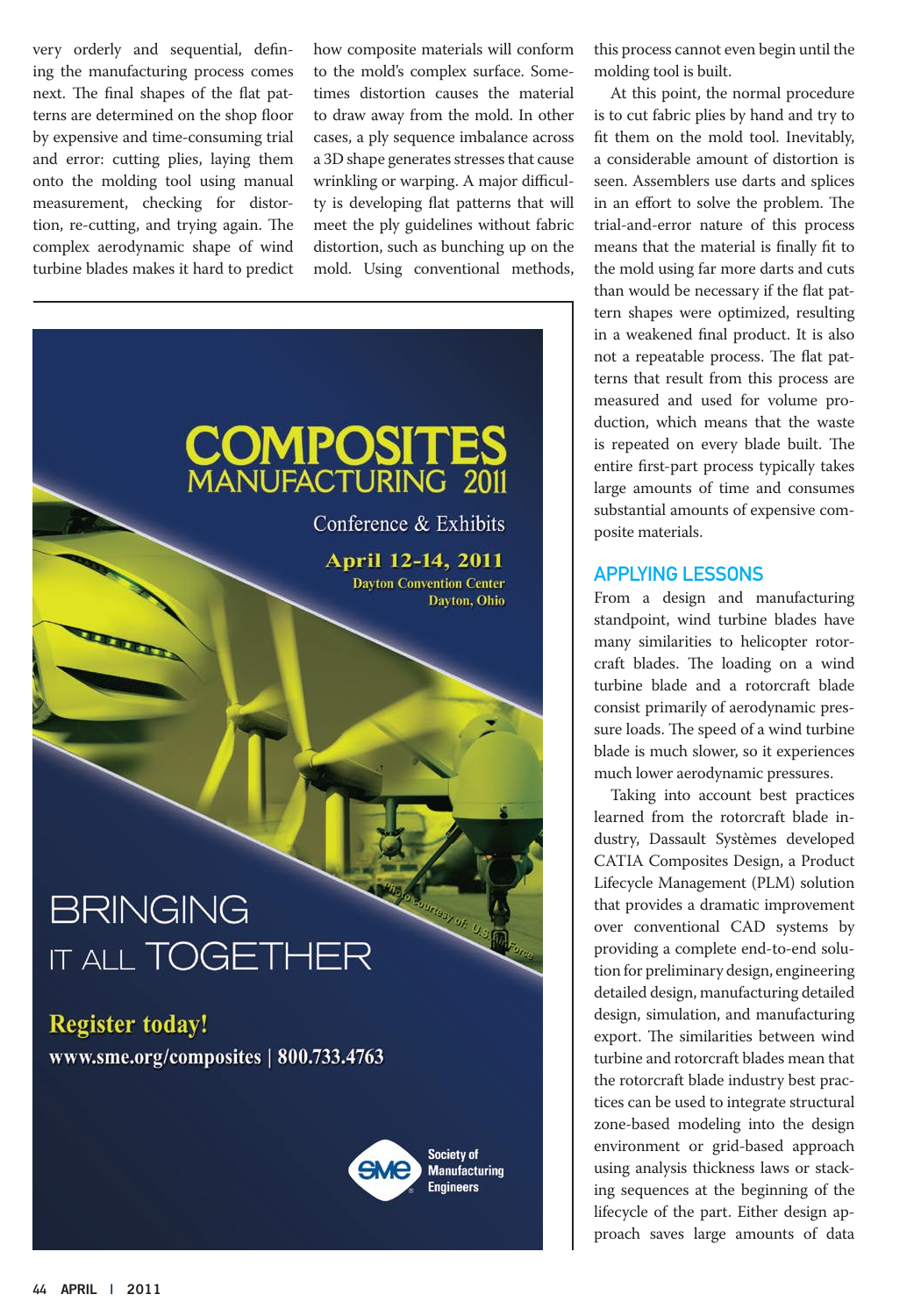entry time, which can be devoted to more productive tasks and innovation. It also becomes possible to generate conceptual solids to quickly integrate the composites part in the mock-up, enable concurrent engineering with mating parts, and even provide preliminary inputs for tooling to start working on the mold very early in the lifecycle of the structure. CATIA Composites Design can generate splices from the solid model based on the zone or grid design, while keeping full associativity between the plies and solid. It organizes the ply buildup by recording non-geometric information and creating sequence charts per company standards, material tables, and lay-up books.

The ability to design the composite lay-up within context of the complete blade assembly streamlines the design process. It also ensures a higher level



This premier event will bring together over 3,000 experts from around the world to discuss opportunities in Canada's growing wind energy industry. It will provide an exclusive opportunity to network and generate new business leads.

Join us at Canada's largest wind energy conference.



of accuracy that reduces the number of physical prototypes needed to finalize the design. This in turn cuts costs, eliminates trial and error, improves accuracy, improves durability, and minimizes splices and darts. Leveraging powerful design optimization tools provides advantages such as the ability to swap ply edges to optimize drop-offs, shape plies, and re-route sets of plies along a preferred path.

### Tighter Integration

The new best practices pioneered in rotorcraft blade design substantially improve the analysis process by integrating design with finite element analysis (FEA) for fast design-analysis iterations in full associativity with the zones and plies definition. Bidirectional communications are provided between design and analysis at both the conceptual and detailed design stages. The ability to directly transfer accurate fiber angles and ply thicknesses from the design to the analysis environment improves the simulation accuracy. The ability to transfer updated design information from analysis back to design enables designers and analysts to work closely together, ensures the analyzed model matches the final structure, and prevents the specification of plies and structures that cannot be manufactured.

For example, Abaqus FEA software provides engineers with advanced, state of the art capabilities for simulating realistic composites behavior, including delamination and damage. These complex, nonlinear effects are modeled using cohesive elements and VCCT (Virtual Crack Closure Technique). The VCCT capabilities in Abaqus enable engineers to identify the overall load at which a crack initiates and to predict the behavior of the structure as the crack propagates. It also helps users understand the stability and load-carrying capacity of the composite structure after failure.

## Virtual Manufacturability

Aerospace best practices also provide dedicated features to ensure that the detailed design is manufacturable and